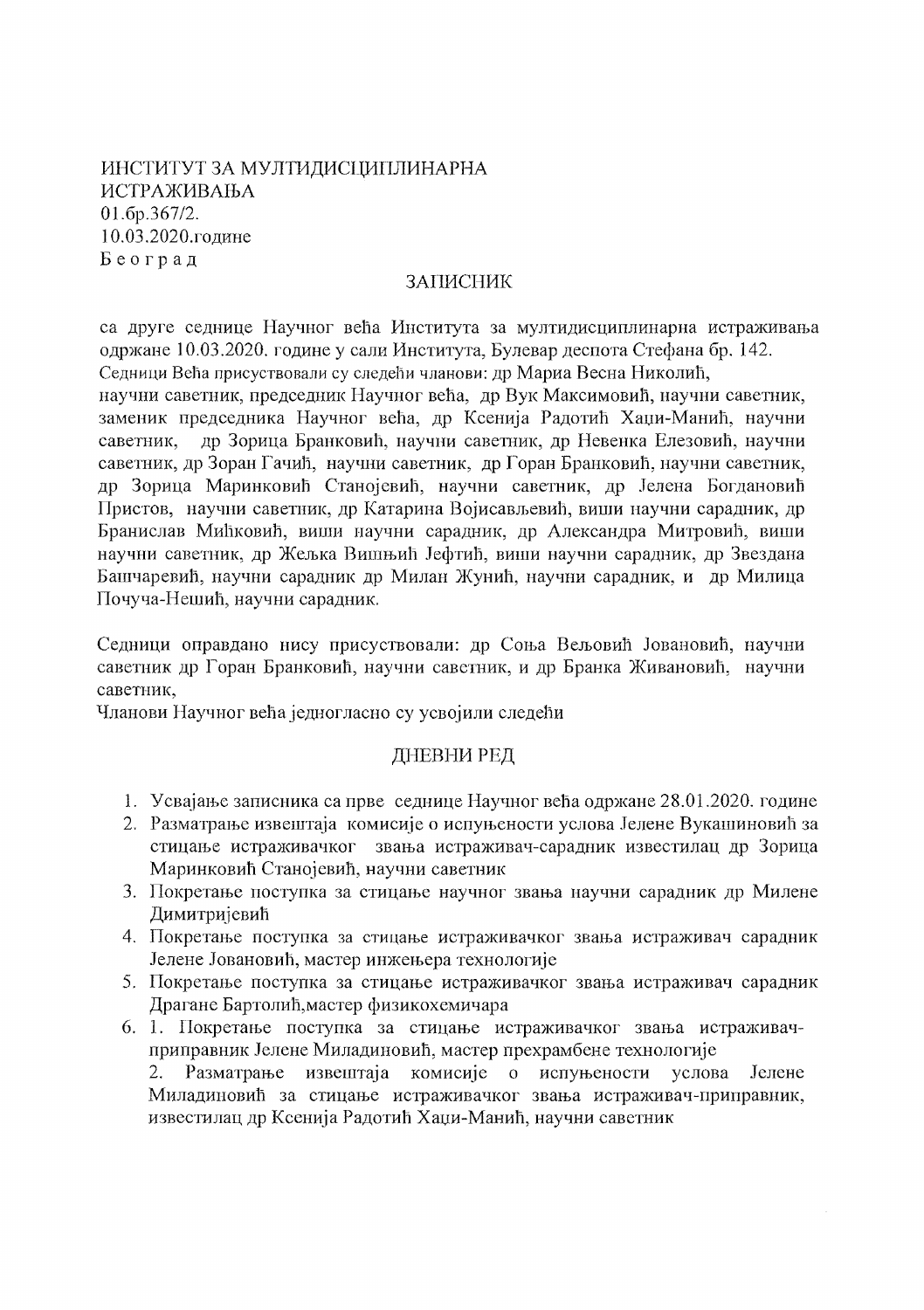- 7. Молба за давање сагласности др Мариа Весни Николић, научном саветнику
- 8. Молба за давање сагласности др Даници Стојиљковић, научном сараднику
- 9. Разно

### Тачка 1.

Научно веће, је једногласно, донело следећу

## ОДЛУКУ

Усваја се записник са дванаесте седнице Научног већа одржане 28.01.2020. године.

### Тачка 2.

Др Зорица Маринковић Станојевић, научни саветник, поднела је извештај о испуњености услова, Јелене Вукашиновић за стицање истраживачког звања истраживач-сарадник.

Научно веће је, једногласно, донело следећу

## ОДЛУКУ

# О СТИЦАЊУ ЗВАЊА ИСТРАЖИВАЧ-САРАДНИК

Утврђује се да Јелена Вукашиновић, испуњава услове за стицање истраживачког звања истраживач-сарадник за период од четири године без могућности поновног реизбора.

#### Тачка 3.

Научно веће је, једногласно, донело следећу ОДЛУКУ

- 1. Образује се комисија за спровођење поступка за стицање научног звања научни сарадник др Милене Димитријевић.
- 2. У комисију из тачке 1. ове одлуке именују се:
	- 1. др Милан Жижић, виши научни сарадник, ИМСИ,
	- 2. др Иван Спасојевић, научни саветник, ИМСИ,
	- 3. др Александра Павићевић, научни сарадник, Факултет за физичку хемију.

3. Комисија из тачке 2. ове одлуке дужна је да, у року од 30 дана, поднесе Научном већу Института извештај, који мора да садржи:

- биографске податке,
- преглед стручног и научног рада и оцену рада за предходни изборни  $\omega$  . период
- оцену да ли су испуњени услови за стицање звања,
- предлог за стицање звања.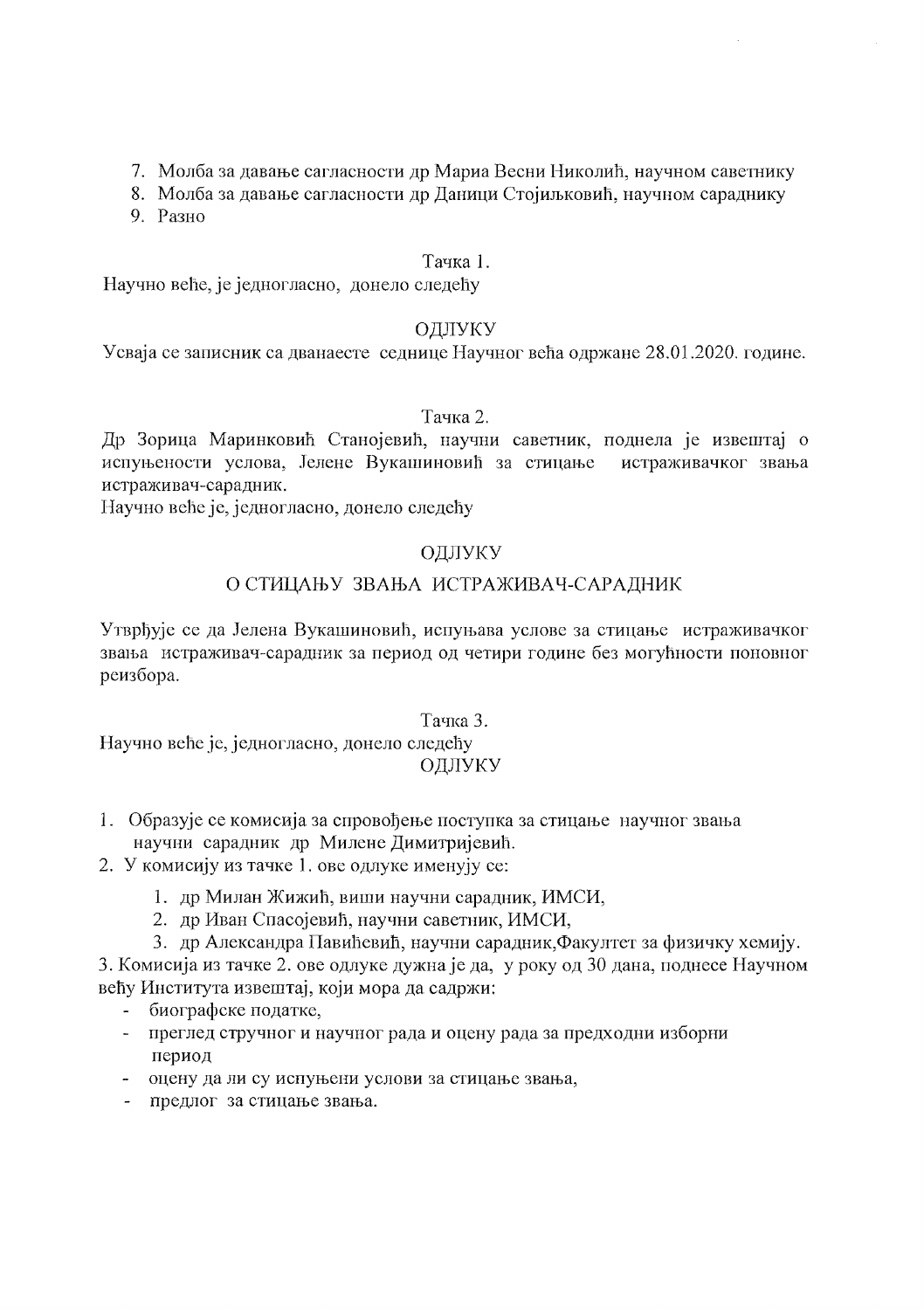### Тачка 4.

Научно веће је, једногласно, донело следећу

# ОДЛУКУ

1. Образује се комисија за спровођење поступка за стицање истраживачког звања истраживач-саралник Јелене Јовановић.

2. У комисију из тачке 1. ове одлуке именују се:

- 1. др Зорица Бранковић, научни саветник, ИМСИ,
- 2. др Јована Ћирковић, научни сарадник, ИМСИ,
- 3. др Александар Радоіковић, научни сарадник, ИМСИ.

3. Комисија из тачке 2. ове одлуке дужна је да, у року од 30 дана, поднесе Научном већу Института извештај, који мора да садржи:

- биографске податке,  $\omega$  .
- преглед стручног и научног рада и оцену тога рада за претходни изборни период,
- оцену да ли су испуњени услови за стицање звања,
- предлог Научном већу за стицање звања.

#### Тачка 5.

Научно веће је, једногласно, донело следећу

## ОДЛУКУ

1. Образује се комисија за спровођење поступка за стицање истраживачког звања истраживач- сарадник Драгане Бартолић

2. У комисију из тачке 1. ове одлуке именују се:

- 1. др Ксенија Радотић Хаци-Манић, научни саветник, ИМСИ,
- 2. др Александра Митровић, виши научни сарадник, ИМСИ,
- 3. др Милош Прокопијевић, научни сарадник, ИМСИ.

3. Комисија из тачке 2. ове одлуке дужна је да, у року од 30 дана, поднесе Научном већу Института извештај, који мора да садржи:

- биографске податке,
- преглед стручног и научног рада и оцену тога рада за претходни изборни период,
- оцену да ли су испуњени услови за стицање звања,
- предлог Научном већу за стицање звања.

## Тачка 6.

Научно веће је, једногласно, донело следећу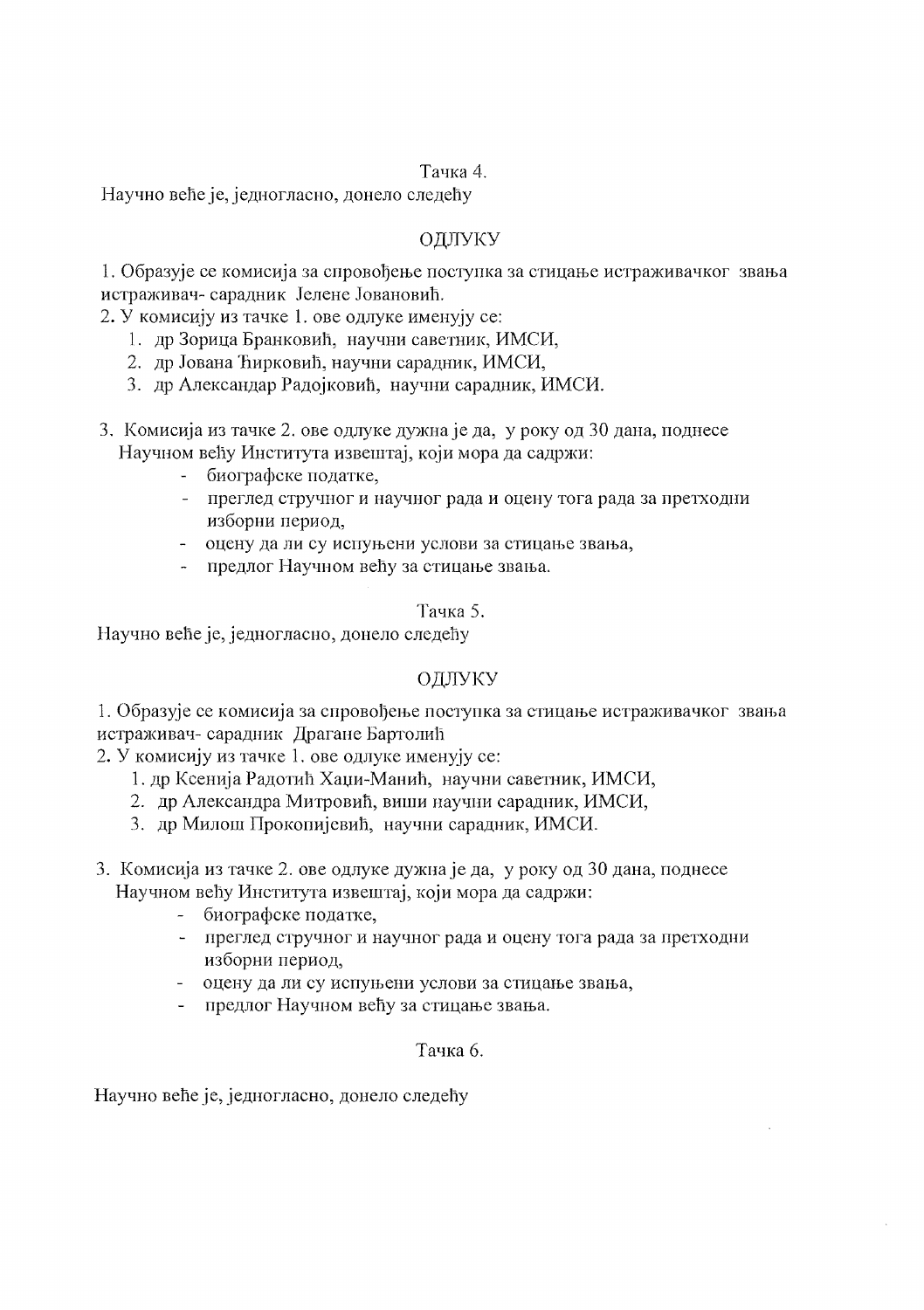## ОДЛУКУ

1. Образује се комисија за спровођење поступка за стицање истраживачког звања истраживач-приправник Јелене Миладиновић, мастера прехрамбене технологије.

1.2. У комисију из тачке 1. ове одлуке именују се:

- 1. др Жаклина Марјановић, виши научни сарадник, ИМСИ
- 2. др Ксенија Радотић Хаџи-Манић, научни саветник, ИМСИ
- 3. др Вук Максимовић, научни саветник, ИМСИ.

1.3. Комисија из тачке 2. ове одлуке дужна је да, у року од 30 дана, поднесе Научном већу Института извештај који мора да садржи:

- биографске податке,
- оцену да ли су испуњени услови за стицање звања,
- предлог Научном већу за стицање звања.

2. Комисија у саставу др Жаклина Марјановић, виши научни сарадник, ИМСИ, др Ксенија Радотић Хаџи-Манић, научни саветник, ИМСИ и др Вук Максимовић, научни саветник, ИМСИ образложила је потребу да се на истој седници образује комисија и поднесе извештај о истом кандидату. Поднела је извештај испуњености услова Јелене Миладиновић, мастера прехрамбене технологије, за стицање истраживачког звања истраживач-приправник.

Научно веће је, једногласно, донело следећу

## ОДЛУКУ

#### О СТИЦАЊУ ЗВАЊА ИСТРАЖИВАЧ- ПРИПРАВНИК

Јелена Миладиновић, мастер прехрамбене технологије, испуњава услове и 1. стиче истраживачко звање истраживач-приправник, за период од три године, без права реизбора.

2. Стечено звање престаје да важи избором у више звање или одузимањем звања.

#### Тачка 7.

Научно веће је, једногласно, донело следећу

## ОДЛУКУ

Даје се сагласност др Мариа Весни Николић, научном саветнику, за учешће на конференцији, IEEE International Conference on Flexibile and Printable Sensors and Systems FLEPS 2020." која ће се одржати од 28. јуна до 01. јула 2020. године у Манчестеру, Енглеска. Др Мариа Весна Николић, научни саветник, ће на